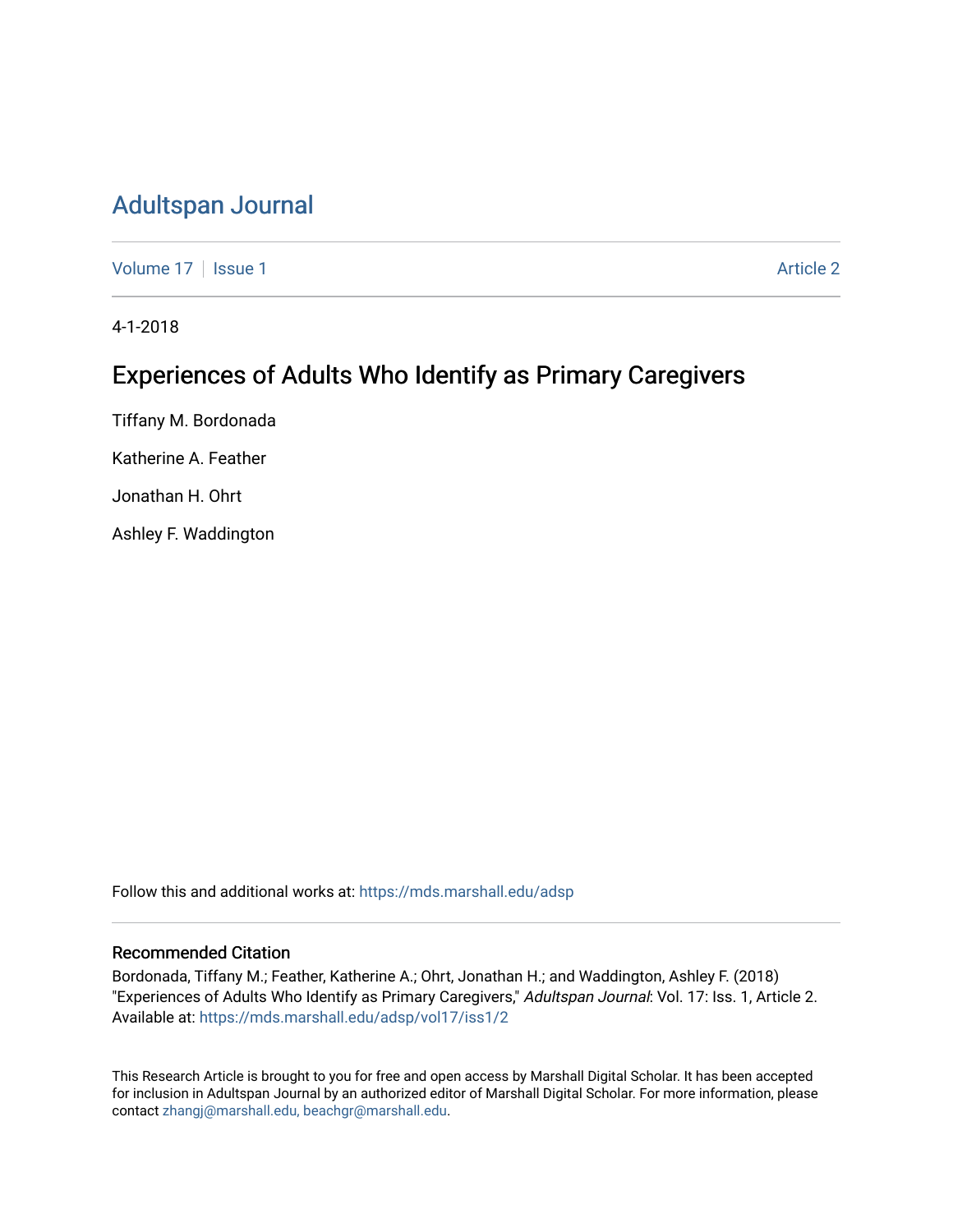# **Experiences of Adults Who Identify as Primary Caregivers**

# **Tiffany M. Bordonada, Katherine A. Feather, Jonathan H. Ohrt, and Ashley F. Waddington**

*The role of primary caregiver is unique. Understanding the role of the primary caregiver will better inform those in the counseling profession. The purpose of this qualitative research study was to gain a clearer perspective of the lived experiences of adults who identify as primary caregivers. The authors conducted semistructured interviews with 6 Caucasian female participants and analyzed the data using interpretative phenomenological analysis. The findings include personal perceptions and caregiver experiences pertaining to the caregiver role, caregiver mentality, professional identity, social and emotional responses, and self-care among caregivers throughout the caregiving process. Implications for counselors and future research are presented.* 

*Keywords:* adults, caregiver, lived experiences, qualitative, interpretative phenomenological analysis

According to the AARP Public Policy Institute and the National Alliance for Caregiving (NAC; 2015), 43.5 million adults in the United States spend an average of 21 hours per week providing unpaid care for a chronically ill, disabled, or aged family member or friend. Moreover, 17% of caregivers reported their physical and mental health declined as a result of caregiving (NAC, 2017). For example, clinically significant symptoms of depression have been reported by 40% to 70% of caregivers (NAC, 2017). The hardships or adverse events that caregivers experience as they provide care contribute to caregiver burden (Tan et al., 2012). Lyonette and Yardley (2003) found that caregiver stress

*Tiffany M. Bordonada, Katherine A. Feather, Jonathan H. Ohrt, and Ashley F. Waddington, Department of Educational Studies, University of South Carolina. Tiffany M. Bordonada is now at Department of Counseling and Human Services, University of Scranton. Katherine A. Feather is now at Department of Educational Psychology, Northern Arizona University. Jonathan H. Ohrt is now at Department of Educational Studies, University of South Carolina. Ashley F. Waddington is now at South Carolina Vocational Rehabilitation, Columbia, South Carolina. Correspondence concerning this article should be addressed to Tiffany M. Bordonada, Department of Counseling and Human Services, University of Scranton, 449 McGurrin Hall, Scranton, PA 18510 (e-mail: tiffany.bordonada@scranton.edu).* 

*© 2018 by the American Counseling Association. All rights reserved.*

. . . . . . . . . . . **14 ADULTSPAN***Journal April 2018 Vol. 17 No. 1*

#### Published by Marshall Digital Scholar, 2022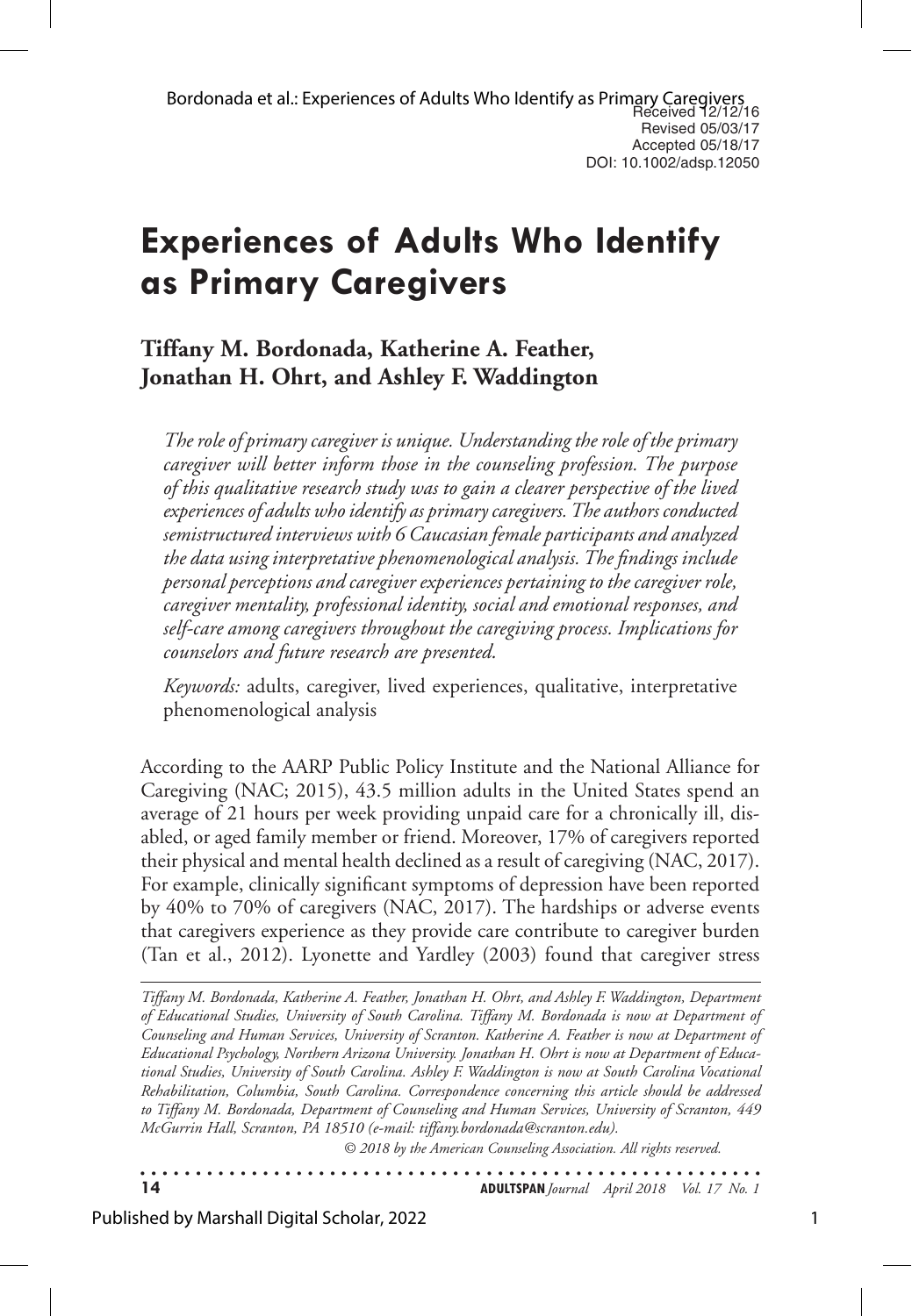increased due to feelings of guilt, duty, responsibility, and lack of choice, as well as perceived disapproval from others if they chose not to provide care for their loved one. In addition, Schure et al. (2006) reported that caregivers feel responsible to provide care, and this feeling can lead to social isolation and burnout. Research has proven that caregivers' particular situation and stressors typically dictate their coping strategies when faced with the caregiver role (Daire & Mitcham-Smith, 2006). Therefore, professional counselors must be aware of the complex, multifaceted needs of the primary caregiver.

In order for the counseling profession to understand and alleviate the negative effects of caregiving, the challenges and consequences of the caregiving role need to be addressed (Myers, 2003). Visser-Meily, van Heugten, Post, Schelpers, and Lindeman (2005) suggested that active problem-solving strategies throughout recovery are most helpful for caregivers. Moreover, Cameron and Gignac (2008) found that over time, caregivers experience a change in the level of social support needed as they provide care. More important, counselors should recognize and understand the meaning that caregivers place on the caregiving responsibilities to honor the caregivers' reality (Kralik, Visentin, & Loon, 2006; Meleis, Sawyer, Im, Messias, & Schumacher, 2000). Furthermore, counselors and other health care professionals need to address changing caregiver needs to foster appropriate support and guidance for the caregiver. To fully understand the phenomenon of caregiving, counselors must first acknowledge the process of making sense of the caregiving experiences (Ayres, 2000). Our intention was to offer guidance for counselors working with those who identify as primary caregivers. Thus, this study explored the lived experiences of primary caregivers and how they make sense of their experiences in their role as caregiver.

# **PURPOSE OF THE STUDY**

The purpose of this study was to gain a better understanding of the lived experiences of adults who identify as primary caregivers. Thus, we adopted a phenomenological approach for this study. Phenomenology is an extension of the constructivist paradigm that searches for a deeper understanding of everyday experiences and generates systematic, clear, and accurate descriptions of the meaning of the experience (Morrissette, 1999). Researchers explore the shared perspective across participants and seek to understand the essence of the phenomenon through the participants' lived experiences with that phenomenon (Hays & Wood, 2011). Therefore, the aim is to determine what an experience means for the persons who have had the experience and are able to provide a comprehensive description of it (Moustakas, 1994). By investigating the rich descriptions of the phenomena and the meaning caregivers make of their experiences, we hope to enhance the profession's understanding of how to better serve this ever-increasing population.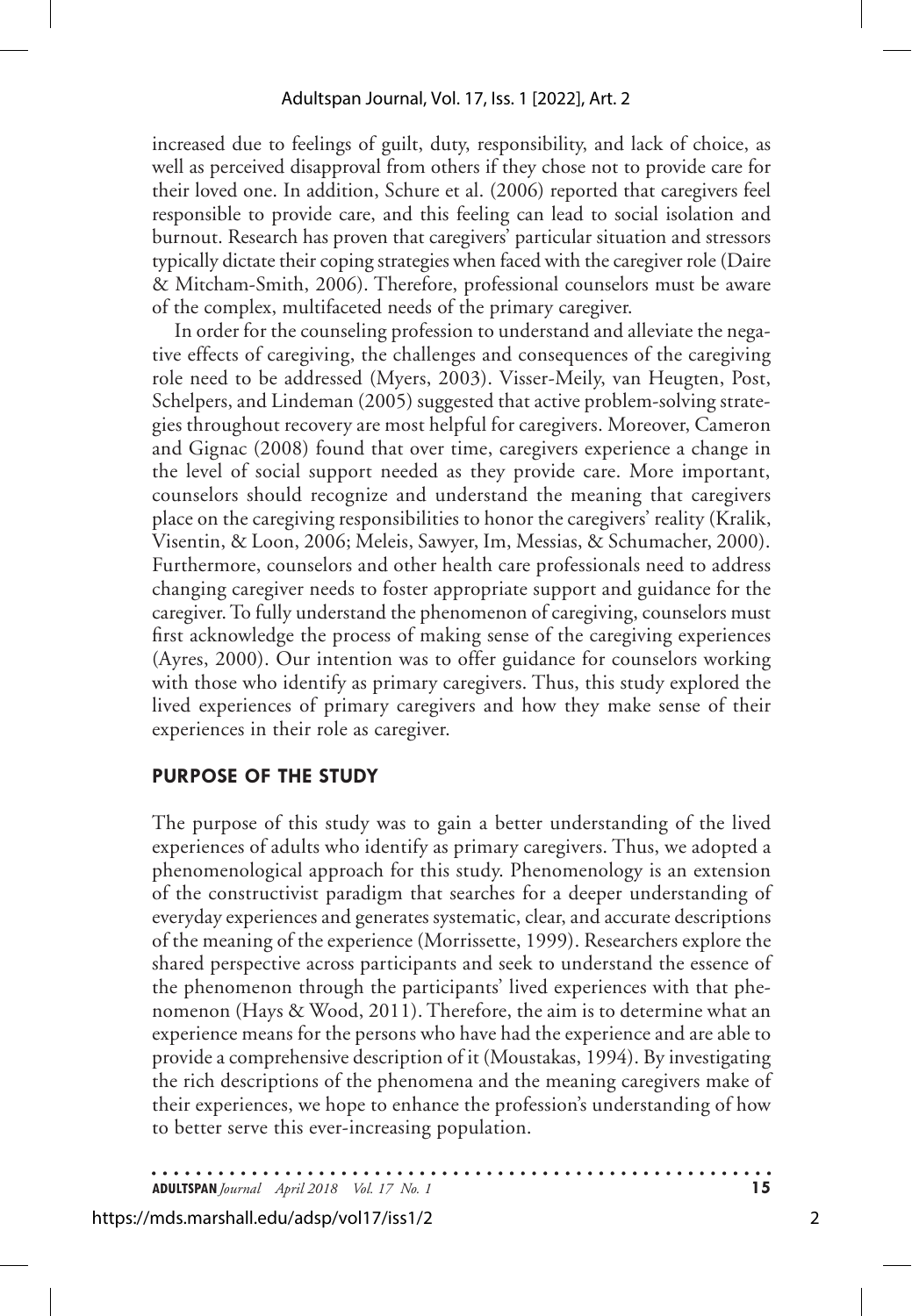For this particular study, the main research question was, What are the lived experiences of those who identify as caregivers? Given the exploratory nature of this study, we did not determine any outcome regarding participant responses. Therefore, we analyzed the responses in great detail and identified themes derived from the data we obtained.

#### **METHOD**

#### **Participants**

The target population for this study included individuals living in the northeastern region of the United States who identified as primary caregivers. We defined *primary caregiver* as any relative, partner, neighbor, or friend who provides a broad range of assistance without pay for an adult with chronic illness or disability (AARP Public Policy Institute & NAC, 2015). We used a snowball sampling method to access potential participants (Creswell & Clark, 2007). We initially identified two participants who met the criteria, and we solicited additional participants by asking participants to provide the names of other possible participants. Once we obtained contact information for potential participants, one member of the research team contacted each participant via phone to discuss the research purpose and process and to schedule an interview. Meanwhile, we mailed the informed consent forms to each participant. Participation was voluntary, and withdrawal from the study was permitted without undue influence.

Six Caucasian women participated in the study. Participants ranged in age from 55 to 75 years. In terms of employment while providing care, three participants reported that they were employed full-time, two participants were unemployed, and one participant was employed full-time but became unemployed due to retirement. Participants' length of time as caregivers ranged from 6 months to 12 years. Four participants provided care for their husbands, one participant provided care for her mother, and one participant provided care for her father. At the time of the interviews, two participants reported that they became widows within the previous year, one participant became a widow 2 years prior, one participant reported that her mother had passed 8 years prior, one participant was currently providing care to her father and had become his primary caregiver within the last 8 months, and one participant was currently providing care to her husband and had become his primary caregiver within the last year. Thus, four out of six participants were bereaved caregivers, and two participants were currently in the caregiver role.

#### **Procedure**

Each participant completed one interview with the first author. Five participants completed an interview via phone, and one participant completed the interview in person. A semistructured format using open-ended questions was approved

| -16 | <b>ADULTSPAN</b> Journal April 2018 Vol. 17 No. 1 |  |
|-----|---------------------------------------------------|--|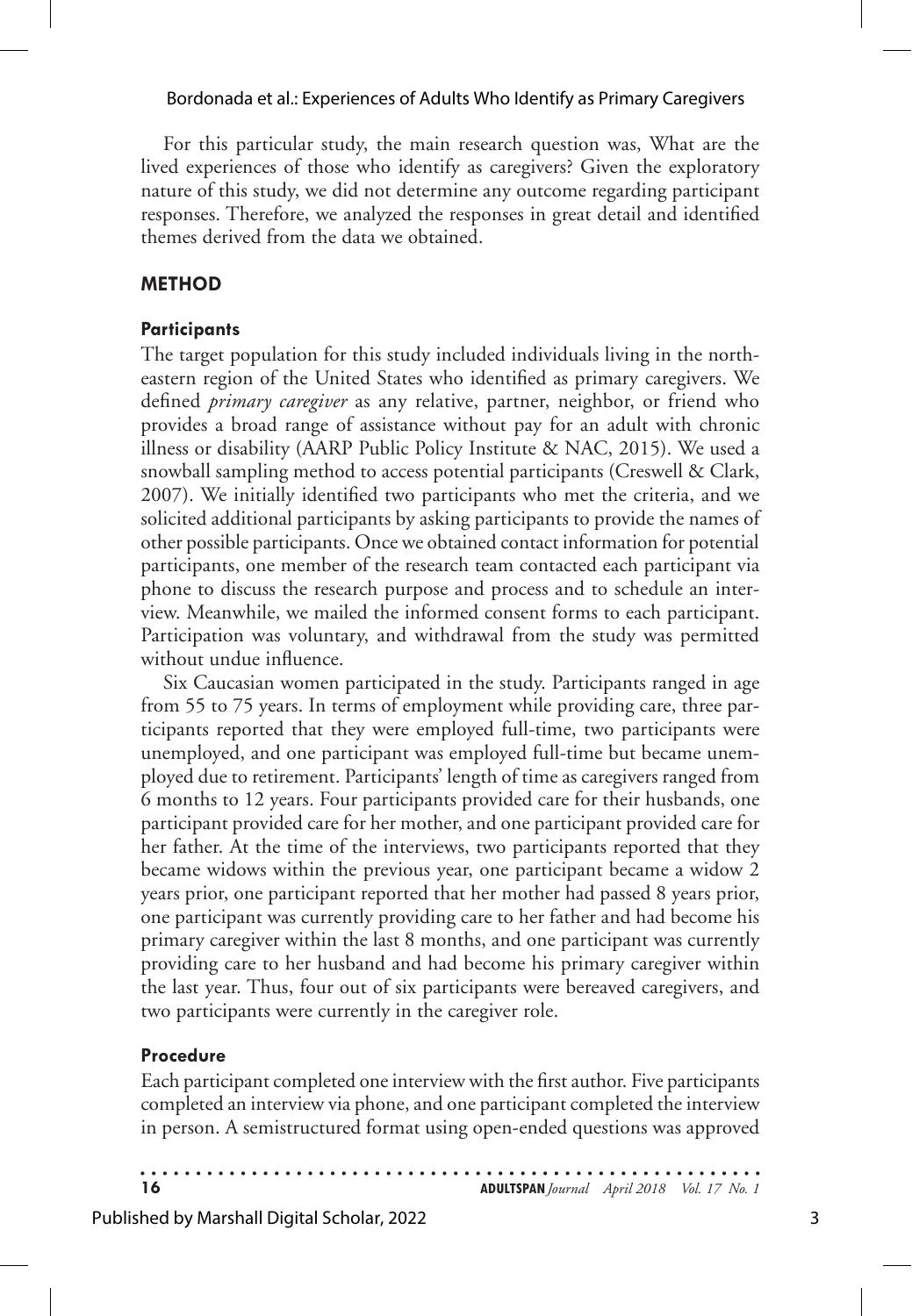by an institutional review board at a university in the southeastern region of the United States. According to Bernard (1988), semistructured interviewing is best when the researcher interviews participants only once. Moreover, openended questions allow the researcher to have a general guide for the interview, as well as offer an opportunity for understanding the topic of research (Bernard 1988). Thus, a semistructured format was appropriate for this study.

The interviews were audio taped and lasted between 30 and 45 minutes. Each interview began with questions about the participants' basic demographic information, such as age, ethnicity, and the length of time providing care. The interviews were guided by semistructured, open-ended questions: (a) Tell me about your daily experiences as a caregiver, (b) What challenges have you experienced as a caregiver? (c) What motivates you to provide care? (d) How has being a caregiver affected you personally? and (e) What types of support mechanisms have you used? The fourth author transcribed all interviews verbatim. These questions permitted participants to share their personal experiences in a narrative format. Additionally, each participant chose a pseudonym, and we removed all identifiable information from the transcripts to maintain confidentiality.

#### **Data Analysis**

Interpretative phenomenological analysis (IPA) was used to analyze data from the interview transcripts. IPA suggests a small sample size of no more than 10 participants in order for the researcher(s) to retain an overall mental picture of each individual and position themes within their narrative (Smith, Jarman, & Osborn, 1999). Thus, a small sample size deemed IPA appropriate to analyze the data.

IPA is used to explore in detail the participants' view of the phenomenon and is concerned with individuals' personal perceptions or accounts of an event (Smith et al., 1999). Moreover, IPA places emphasis on understanding the participants' view with a focus on personal meaning in particular contexts (Smith, Flowers, & Larkin, 2009). Furthermore, IPA involves a thorough, caseby-case analysis of individual transcripts, and the primary aim is to examine in detail the perceptions and understandings of the specific group studied rather than make more general claims (Chapman & Smith, 2002). Additionally, IPA recognizes that the researchers' own conceptions are required to make sense of the personal world being studied through a process of interpretative activity (Chapman & Smith, 2002). Thus, we incorporated the participants' narratives to identify emerging themes and made connections between themes to better understand the lived experiences of the primary caregivers.

The method of IPA involves six specific steps to data analysis. Step 1 involves a case-by-case analysis, in which we reviewed line by line each transcript looking for concerns and understandings of each participant. Furthermore, Step 1 of the process entailed reading and rereading the transcript to attempt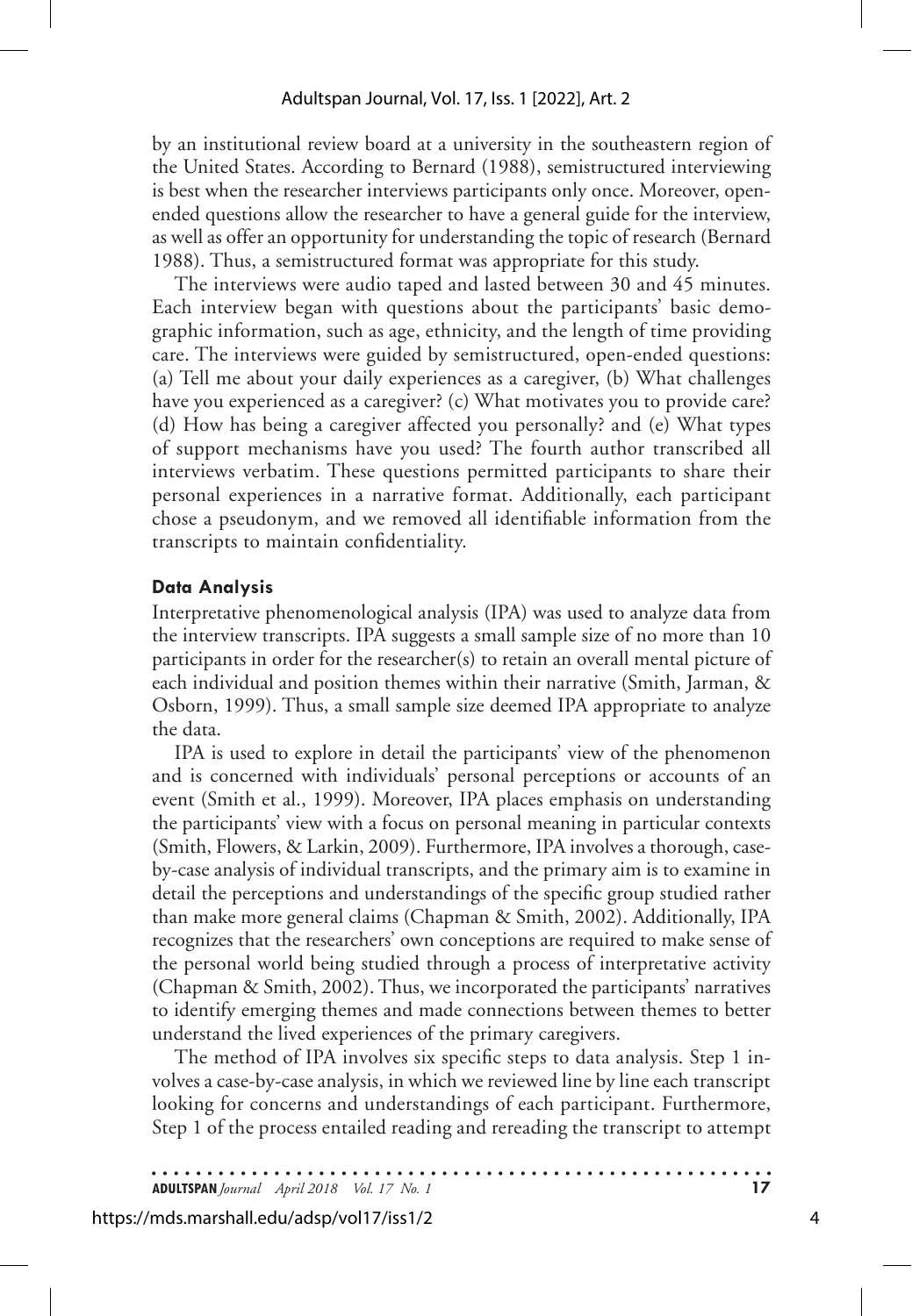to summarize and begin to identify themes. Step 2 involved looking for connections between themes. During Step 2, we made a list of emerging themes within each transcript and looked for connections between themes among transcripts. In Step 3, we created a table of themes consisting of a master list in which superordinate themes were connected to underlying themes, as well as the original annotations from the participants. At that point, we dropped certain themes and determined the number of instances of the remaining themes. Step 4 involved supervision, collaboration, and auditing to further develop coherence of participant interpretation. Step 5 involved narration or translation of themes, in which the themes were outlined and illustrated with verbatim extracts from participants. Finally, Step 6 involved personal reflection on one's own perceptions, conceptions, and processes during the data analysis process.

The research team consisted of one female Asian/Caucasian doctoral student, one female Caucasian doctoral student, one female Caucasian graduate student, and one male Caucasian faculty researcher. The Asian/Caucasian doctoral student completed the interviews with participants, both doctoral students analyzed the data, and the graduate student transcribed the interviews. The faculty researcher served as an external auditor to ensure rigor of the data analysis process, accuracy of the themes, and trustworthiness of the data during the research process. Furthermore, the Asian/Caucasian doctoral student and the Caucasian graduate student were familiar with the research topic because of personal experiences. Therefore, prior to beginning the research process, as well as upon completion of data analysis, the research team engaged in reflective commentary and discussion to address beliefs and assumptions pertaining to the phenomenon of caregiving (Shenton, 2004).

# **RESULTS**

Data obtained from the six female Caucasian participants reflected their perceptions of the caregiver role and their experiences throughout the caregiving process. Five themes emerged from the data analysis: (a) caregiver role, (b) caregiver mentality, (c) professional identity, (d) social and emotional responses, and (e) self-care. The following sections present these themes derived from a range of codes and categories, with representative quotes for each theme. Pseudonyms were used to maintain the confidentiality of participants.

# **Caregiver Role**

Participants described the caregiver role as one that involved making big decisions, being financially responsible, being cooperative, juggling many responsibilities simultaneously, and having a significant level of trust in one's ability to care for a loved one. Moreover, the terms *advocate* and *protector* were used to define their identity in the caregiver role. Rose stated, "It was my calling to care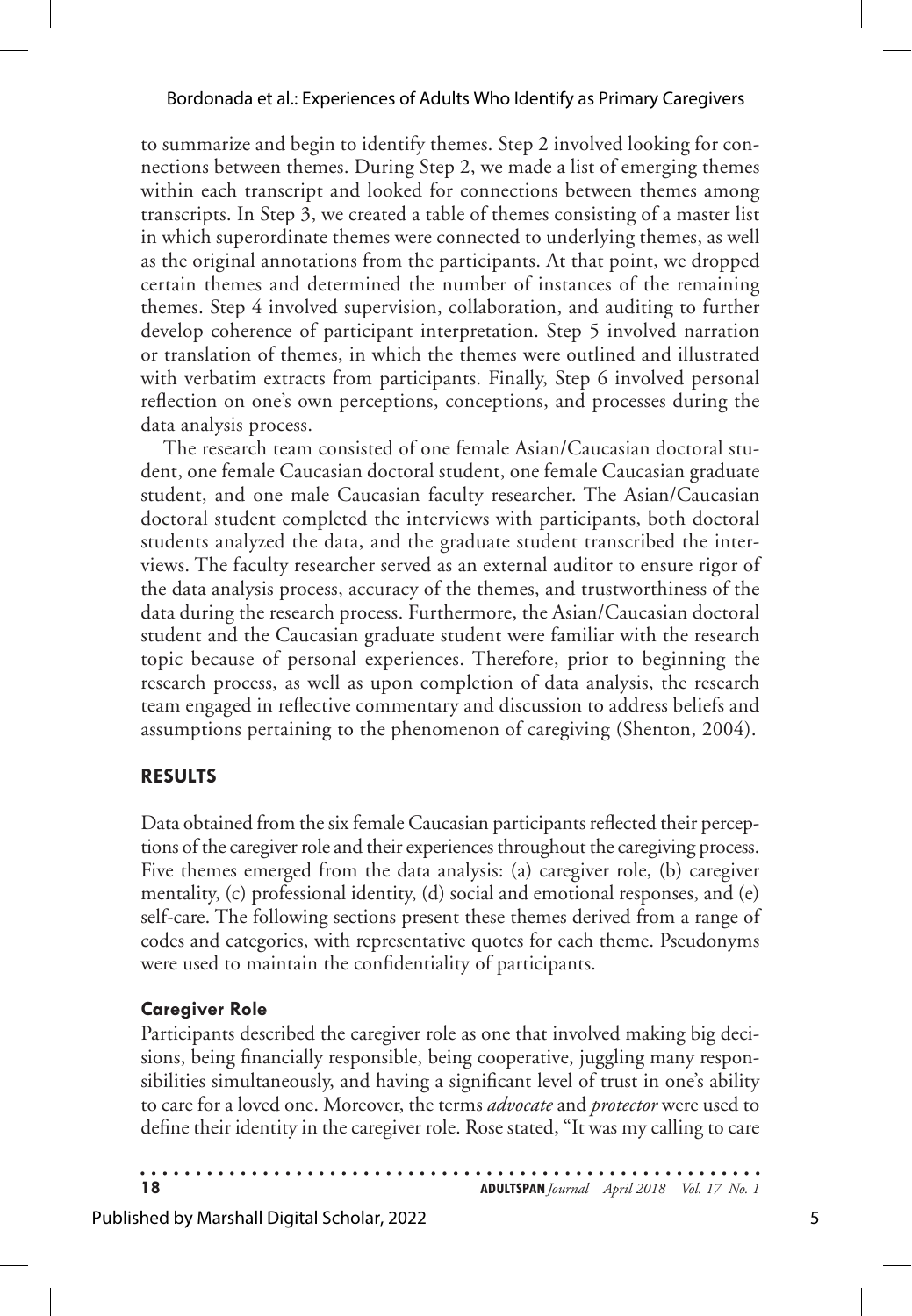for my husband, and I wouldn't have it any other way. I was happy to know I was able to care for him and so I did." Furthermore, Bridget mentioned, "I just love my husband with all of my heart. If the situations were reversed, he would have cared for me. I was confident in my ability to care for him."

# **Caregiver Mentality**

All of the participants reported that they accepted their role as caregiver. Therefore, they described their mentality as hopeful, rewarding, determined, optimistic, and, in Bridget's words, "motivated by love." Cecelia stated, "I am his wife and so taking care of my husband is how it should be, regardless of the situation." Furthermore, Rose stated, "There's nothing more rewarding than taking care of somebody and helping them through rough times, whether it's a short-term or long-term thing." Participants who cared for their husband reported that taking care of their husband was the "natural thing to do" (Cecilia) because their marital vows were taken seriously. Additionally, the participants described their mentality as "automatic pilot" (Bridget), which meant accepting the situation and doing what needed to be done to provide care successfully. For example, Carol shared, "You [the caregiver] just try to prepare yourself for anything that could happen. And you don't know that you can prepare yourself for everything, but you sure try."

# **Professional Identity**

The professional background varied among the participants. Four participants reported having a career in the nursing profession, one participant was an accountant, and one participant was a stay-at-home mother. Given the nursing background of four participants, all reported that having experience as a nurse assisted them during the caregiving process. According to Rose, "Being a nurse helped me because I understood what to expect as I watched my father decline due to his illness. However, the challenge was accepting what I knew would occur throughout the duration of watching my father decline." Although the participants reported their professional background and knowledge in nursing helped with the caregiving process, they consistently reported that it was still difficult and challenging providing care for their loved one, as opposed to providing care in the professional role as a nurse.

# **Social and Emotional Responses**

All of the participants reported experiencing various social and emotional responses throughout their caregiving experiences. According to Bridget, her experiences were "multiemotional." Bridget stated, "I can go from crying, to being mad, to being happy, to yelling and screaming, and it can all be gone in 60 seconds." As for Anna, she reported feelings of guilt and stated, "When I look back, I think I could have done something else to make the situation better, or I questioned myself about everything I did." Additionally, Carol reported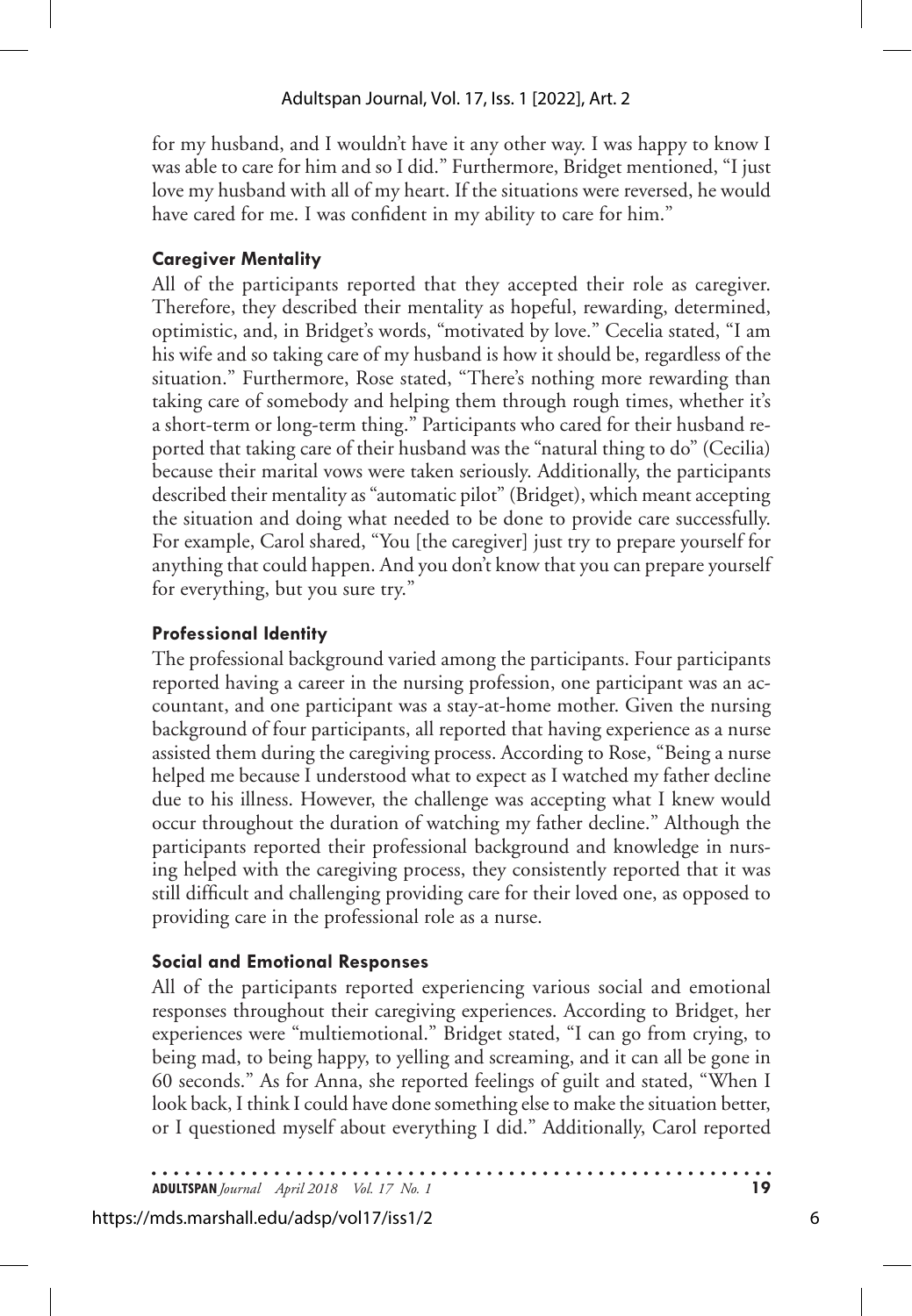feeling fearful of the future because she often thought, "If he gets worse, then I don't know if I can manage him, and so that scares me." Although participants reported the overall caregiving process as taking a toll on them emotionally, physically, and mentally, they still viewed the experience as a privilege to care for their loved one.

# **Self-Care**

Participants described various mechanisms for self-care. Three of the participants discussed their place of employment as providing a sense of normalcy for them, because they could focus on other responsibilities aside from caregiving. All of the participants reported that they received support from friends and family members almost daily, whether it involved a phone call or meeting up for coffee. Moreover, Carol reported that her counselor encouraged her to maintain self-care in order to be available for her loved one. Furthermore, four participants reported feelings of relief because their adult children were so helpful. Additionally, participants identified activities such as reading, taking a walk, praying, spending time with friends, working outside the home, attending support groups, and engaging in other leisure activities such as arts and crafts as ways to maintain healthy self-care. Although the participants were able to identify supports to maintain selfcare, all of them admitted to a lack of consistent engagement in maintaining self-care. However, all of the participants discussed the importance of positive self-care and acknowledged that neglecting self-care can be detrimental throughout the caregiving process.

# **DISCUSSION**

This study provides insight into the lived experiences of six female Caucasian caregivers. In particular, four participants provided care for their husbands, one participant provided care for her mother, and one participant provided care for her father. The findings support previous research and offer new insight into the lived experiences of caregivers, which is likely to benefit the counseling profession and those engaged in the caregiving process.

All of the participants reported that they accepted their role as caregiver. Whether the participants provided care for their spouse or parent, Anna stated, "I wouldn't have it any other way" and Rose believed, "It was my calling." In line with a previous study, the caregivers' experiences centered on the theme of accepting their destiny and their duty as a wife to care for their loved one (Tuomola, Soon, Fisher, & Yap, 2016). Moreover, Tuomola et al. (2016) found that caregivers experience a sense of empowerment when making decisions and conquering obstacles throughout the caregiving process. As found in this particular study, the participants reported having confidence in their ability to provide care due to the significance of the relationship with their loved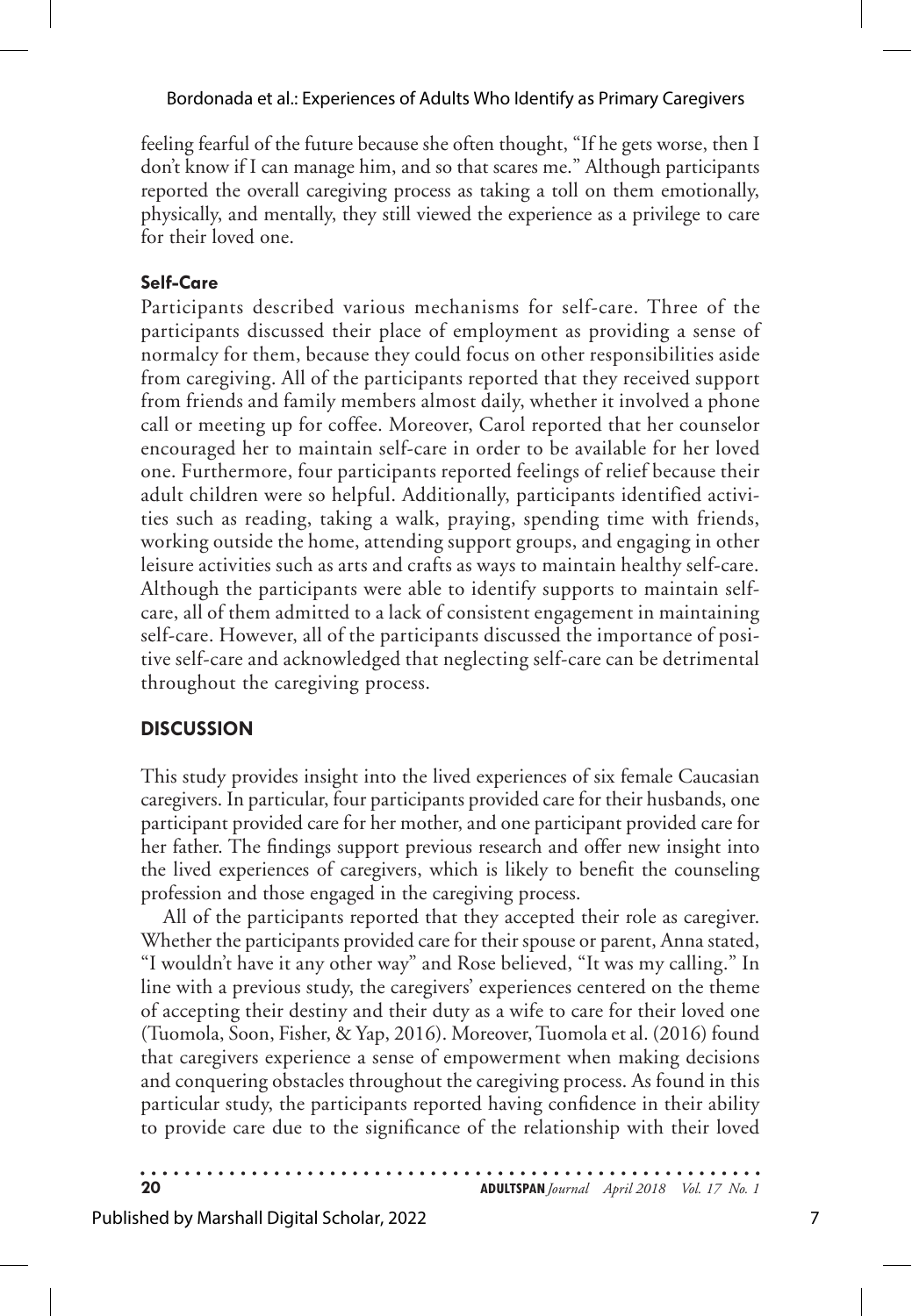one. Therefore, they accepted their role as caregiver and felt that it was the "natural thing to do." Moreover, the participants reported that their spouse would care for them if the roles were reversed. Although these participants acknowledged decision making and new responsibilities as a caregiver, they did not report any hesitation when accepting the role of caregiver. Lawton, Kleban, Moss, Rovine, and Glicksman (1989) defined caregiver mastery as the "positive view of one's ability and ongoing behavior during the caregiving process" (p. P62). Thus, the findings of this study support Lawton et al.'s notion because participants reported the caregiving process to be rewarding and progressive.

The participants shared a positive caregiver mentality. However, this mentality was varied and subjective across all participants. For example, Cecelia stated, "It [caregiving] doesn't feel like a burden at this point.  $\ldots$  It's just that my life has changed." According to Cecelia, she accepted her role as caregiver and adopted a new perspective. Furthermore, Carol stated, "This experience makes you realize what's important in life. . . . Things we thought were important really aren't." Again, this participant embraced a new outlook that influenced her attitude. Nevertheless, Anna acknowledged, "You [the caregiver] are going through the motions and trying to deal with everything 'cause it is overwhelming because mentally I went through, um, I'm OK and he's not." She voiced experiencing a "guilt phase" because she was healthy and her husband was declining. Like what Anna described, the strain of caring for a loved one can lead to increased levels of caregiver stress, which can be difficult to endure (Lyonette & Yardley, 2003; Tan et al., 2012). Although participants described their mentality as meaningful, hopeful, and adaptive, one's approach to caregiving may consist of guilt, and fear of the unknown can contribute to role strain among carers (Lyonette & Yardley, 2006).

The four participants with a professional nursing background reported that having experience as a nurse helped them to provide care for their loved ones. They reported a sense of willingness and competence when providing care. This suggests that professional expertise among caregivers may contribute to successful caregiving. However, participants reported feeling fearful because of their knowledge of what could possibly occur to their loved one in the future. Although their professional expertise provided knowledge and comfort, it influenced feelings of anxiety and other emotions.

The participants reported various social and emotional responses, including feeling multiemotional and feeling helplessness during difficult times. Additionally, they reported that the caregiving process affected their family dynamic. However, many participants identified their adult children as being helpful and supportive during the process (Ampalam, Gunturu, & Padma, 2012; Fleming, Sampson, Cornwell, Turner, & Griffin, 2012). Moreover, a sense of loss, feelings of uncertainty, and an unpredictable process were used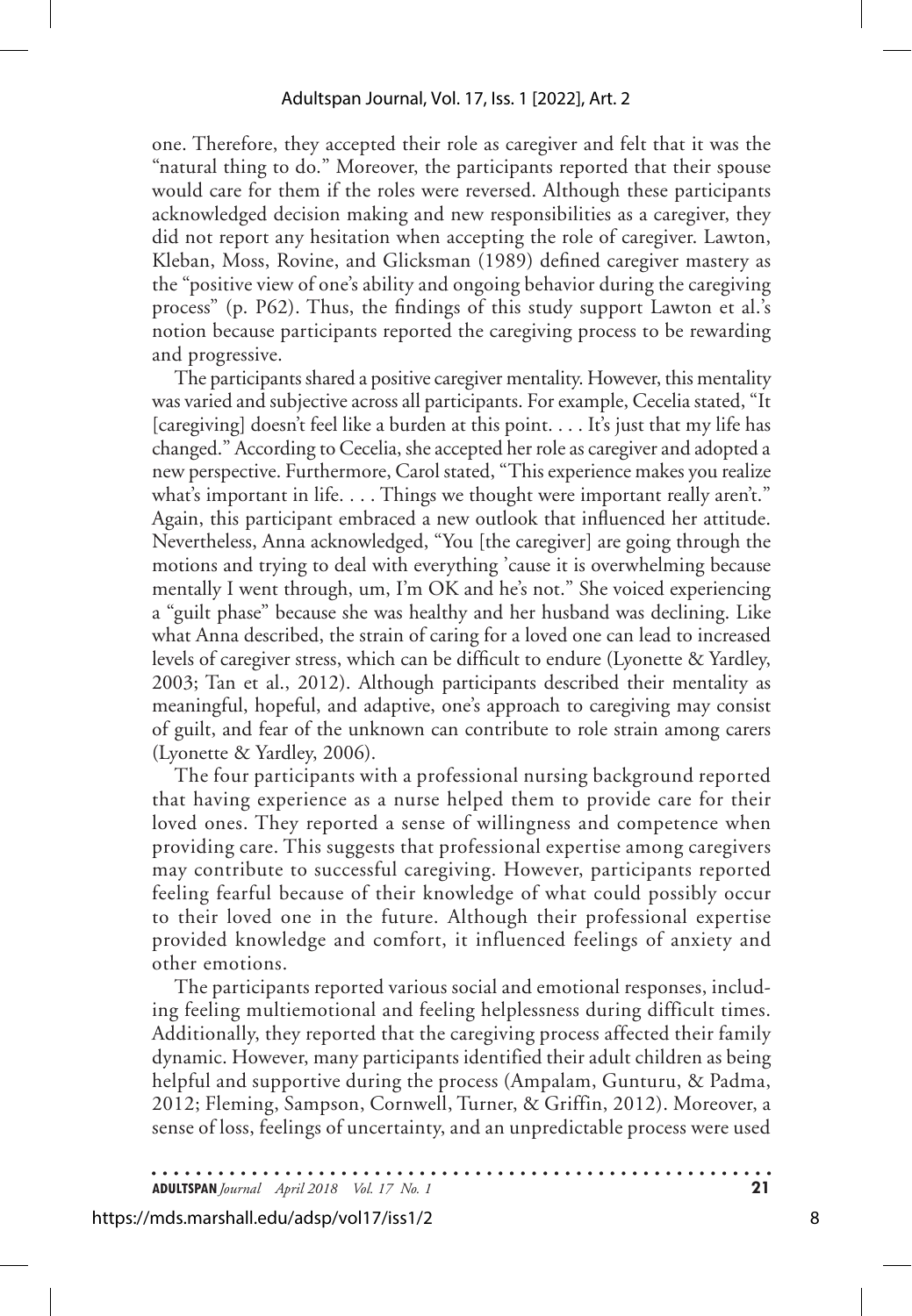to describe their feelings and experiences at different points throughout the course of caregiving. However, it should be noted that all of the participants viewed their role as being a privilege. They reported feeling honored to be able to provide care for their loved one, as well as a sense of hope during such a stressful and overwhelming experience. Furthermore, all of the participants reported feeling motivated by love to provide care as needed.

All of the participants mentioned coping strategies to maintain self-care. For example, taking a walk, praying, or spending time with family and friends outside the home were important to them. Additionally, employment provided a sense of normalcy (Phillips & Reed, 2010). As suggested in a similar study, caregivers should engage in physical exercise, seek religious support, and take time for themselves to avoid becoming overwhelmed (Barbosa, Figueiredo, Sousa, & Demain, 2011). Seeking professional help has been found to be beneficial to caregivers (Barbosa et al., 2011); however, only one participant reported seeking counseling throughout the caregiving process. Given the feelings of physical, emotional, and mental stress found in this study, this suggests that seeking professional help is recommended for caregivers. Daire, Torres, and Edwards (2009) recommended that mental health professionals engage caregivers in interventions around "psychoeducation, support, respite care or adult day care, psychotherapy, caregiver competence, and multicomponent approaches delivered in individual, group or mixed formats" (p. 71).

# **Implications for Counselors**

Because of an increase in the caregiver population, it is imperative for counselors to be able to foster guidance and awareness for those who take on the role of caregiver. Many individuals will likely become caregivers at some point in their lifetime and deserve appropriate support as they engage in the caregiving process. Therefore, it is critical for counselors to fully acknowledge and understand the lived experiences of caregivers and the caregiving process.

These findings inform counselors in many ways as they offer support for caregivers. It is essential for counselors to educate caregivers on the various types of emotions they may endure throughout the caregiving process (Daire et al., 2009). These emotions may include anxiety, hope, a sense of loss, fear, stress, and even optimism. Counselors should encourage caregivers to be attentive to their daily emotions so that they can have a better understanding of themselves and their unique experiences. As caregivers become informed and aware of their variety of emotions, they can begin to accept who they are throughout the caregiving process, which in turn influences successful caregiving. Moreover, as caregivers identify their emotions, counselors can prompt them to consider triggers for particular emotions. By doing so, this can prepare caregivers throughout the process. Additionally, counselors should be aware that although the caregiving experience may be overwhelming and stressful, it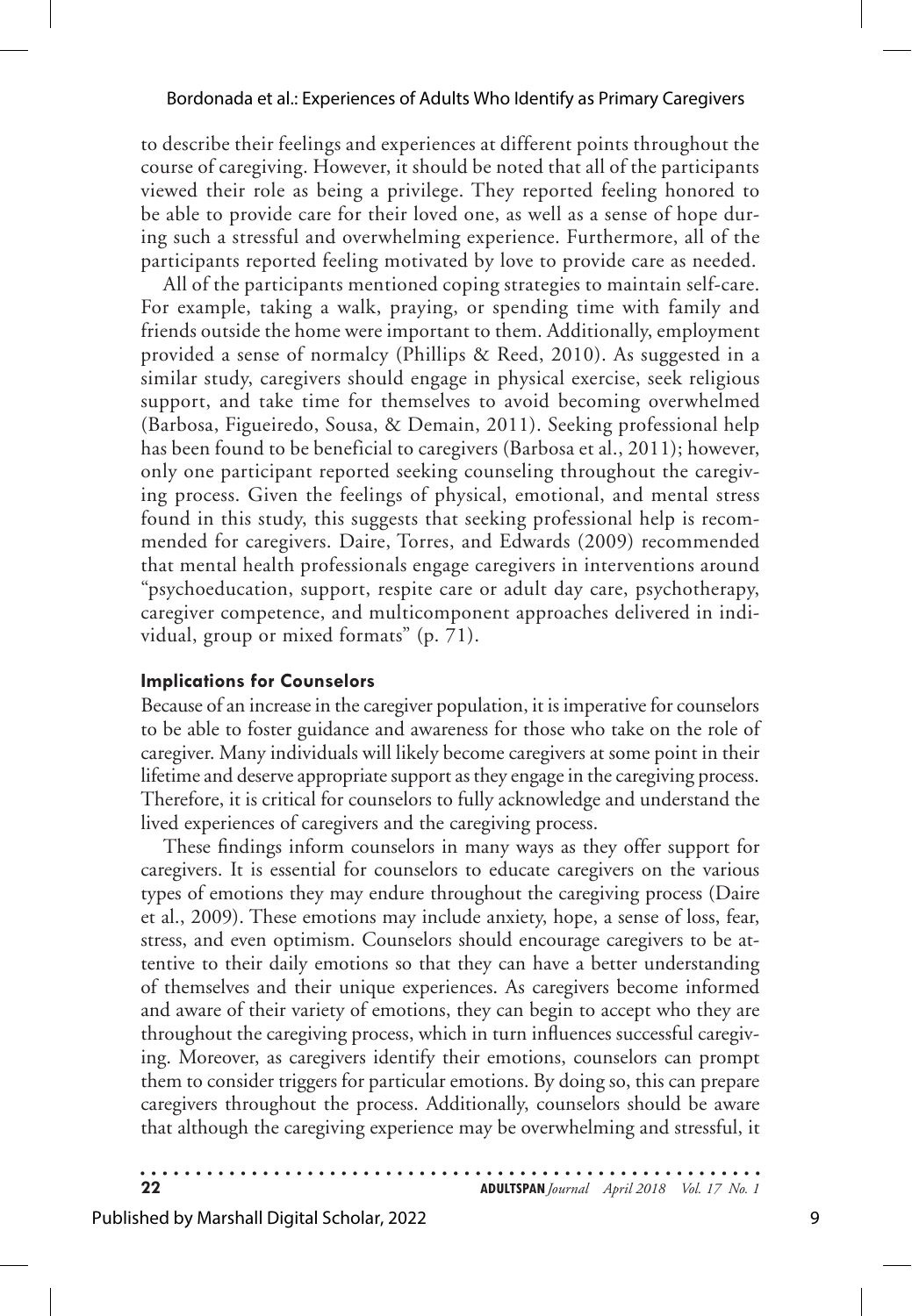may be viewed as a privilege and consist of positive outcomes. Furthermore, counselors should identify strengths and abilities in caregivers as they process their social and emotional responses to caregiving.

The results of this study also suggest ways to properly cope with the stress of caregiving. It is recommended that counselors encourage caregivers to identify positive coping strategies, such as reading a book, taking a walk, cooking, doing arts and crafts, and spending time with friends and family, to maintain self-care. As caregivers remain consistent with self-care to manage caregiver stress, they are likely to experience success as caregivers (Daire & Mitcham-Smith, 2006). Therefore, counselors should remind caregivers to take time for themselves and take breaks from caregiving as needed. Moreover, counselors should inform caregivers about the importance of maintaining consistent self-care to be present for their loved one. It is also important to assess the level of support caregivers are receiving throughout the caregiving process to ensure that they continue to be connected to support mechanisms (Cameron & Gignac, 2008). Thus, assessment and implementation of coping strategies are beneficial to both the caregiver and the care recipient.

Additionally, counselors should consider the professional background of caregivers. As found in this study, the nursing background of some participants assisted with providing care. However, this does not imply that a caregiver with a background in the helping professions is readily prepared and aware of the caregiver role. One's professional background may offer insight into one's abilities as one provides care. Therefore, we simply recommend that counselors consider the professional background of caregivers while assessing their unique experiences during the caregiving process.

As counselors offer encouragement and identify caregiver competence, the caregiving process is likely to be successful for all involved (Daire et al., 2009). Moreover, counselors should be aware that one caregiving process is likely to be very different from another and not to generalize the process. Therefore, counselors need to consider the client's willingness to undertake the caregiving role, assess the current relationship between the caregiver and care recipient, and seek to understand the family dynamic. More important, counselors should offer consistent support and reassurance as caregivers undergo this process.

# **Limitations of the Study**

Although qualitative research offers in-depth, personalized narratives, certain limitations exist. The scope of the study is bound to the experiences of the six Caucasian primary caregivers (Glesne, 2016). The lack of diversity among the participants limits the transferability of the findings, and the use of a snowball sampling method may have inhibited us from obtaining additional and more diverse participants (Creswell & Clark, 2007). Furthermore, because we used self-report narratives, the participants may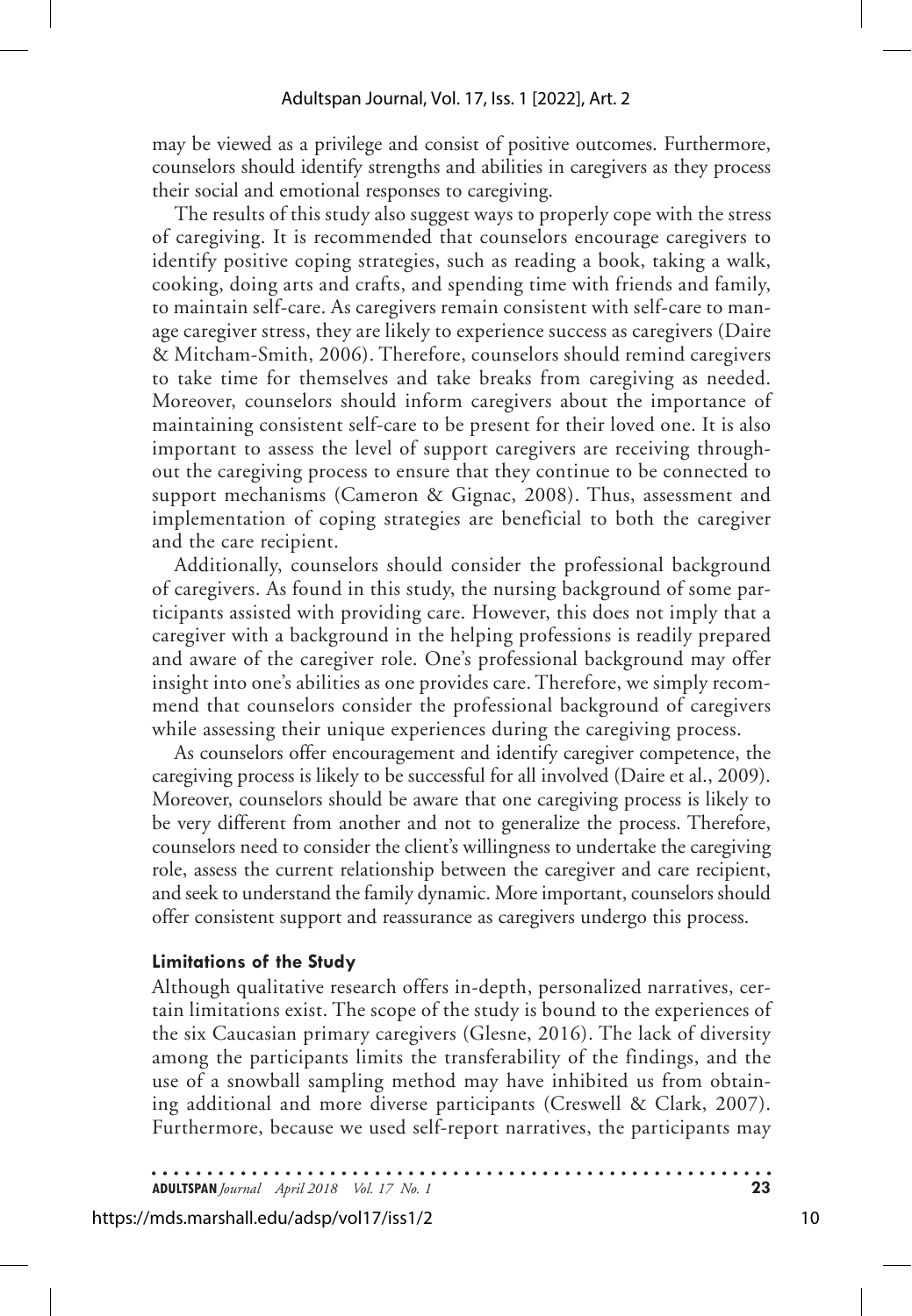have responded in a socially desirable manner that influenced the findings (Creswell & Clark, 2007). Therefore, we strived to provide sufficient detail and rich description as it related to the participants' experiences and the caregiving phenomenon (Lincoln & Guba, 1985).

# **Areas for Future Research**

This particular study provides insight into the lived experiences of Caucasian, female, bereaved caregivers. Therefore, future research is warranted to explore the lived experiences of male caregivers to gain a better understanding of how gender affects the caregiver role. New research should also include caregivers from various cultural backgrounds to better understand how particular beliefs and traditions influence the caregiving process for those from a particular cultural group. Moreover, the lived experiences of caregivers who do not have a professional background in nursing should be explored. Furthermore, the perceptions and experiences of the entire family unit should be explored to better understand how involvement of other family members influences the caregiving process.

# **CONCLUSION**

The lived experiences of adult caregivers are unique and worthwhile. Although the caregiving process can be stressful and overwhelming, it can be a rewarding experience. As was found in this study, all participants reported caregiving as a privilege and accepted their role as caregiver for their loved one. The participants' shared feelings of optimism, hope, and love determined their motivation to provide care. Additionally, different emotions are very much a part of the caregiving role, which can lead to physical, emotional, and mental stress. However, consistent implementation of appropriate support mechanisms can alleviate burden and influence a healthy sense of well-being among caregivers. Therefore, counselors who work with this population can play an important role in providing support and guidance for individuals who engage in the caregiving process. In particular, counselors can inform individuals of the emotions, thoughts, and potential experiences that individuals may endure as caregivers. Thus, these findings can offer a sense of comfort and awareness for those who engage in such an unpredictable yet rewarding experience.

# **REFERENCES**

| AARP Public Policy Institute, & National Alliance for Caregiving. (2015). Caregiving in the U.S. |  |
|--------------------------------------------------------------------------------------------------|--|
| Retrieved from https://www.aarp.org                                                              |  |

Ampalam, P., Gunturu, S., & Padma, V., (2012). A comparative study of caregiver burden in psychiatric illness and chronic medical illness. *Indian Journal of Psychiatry, 54,* 239–243.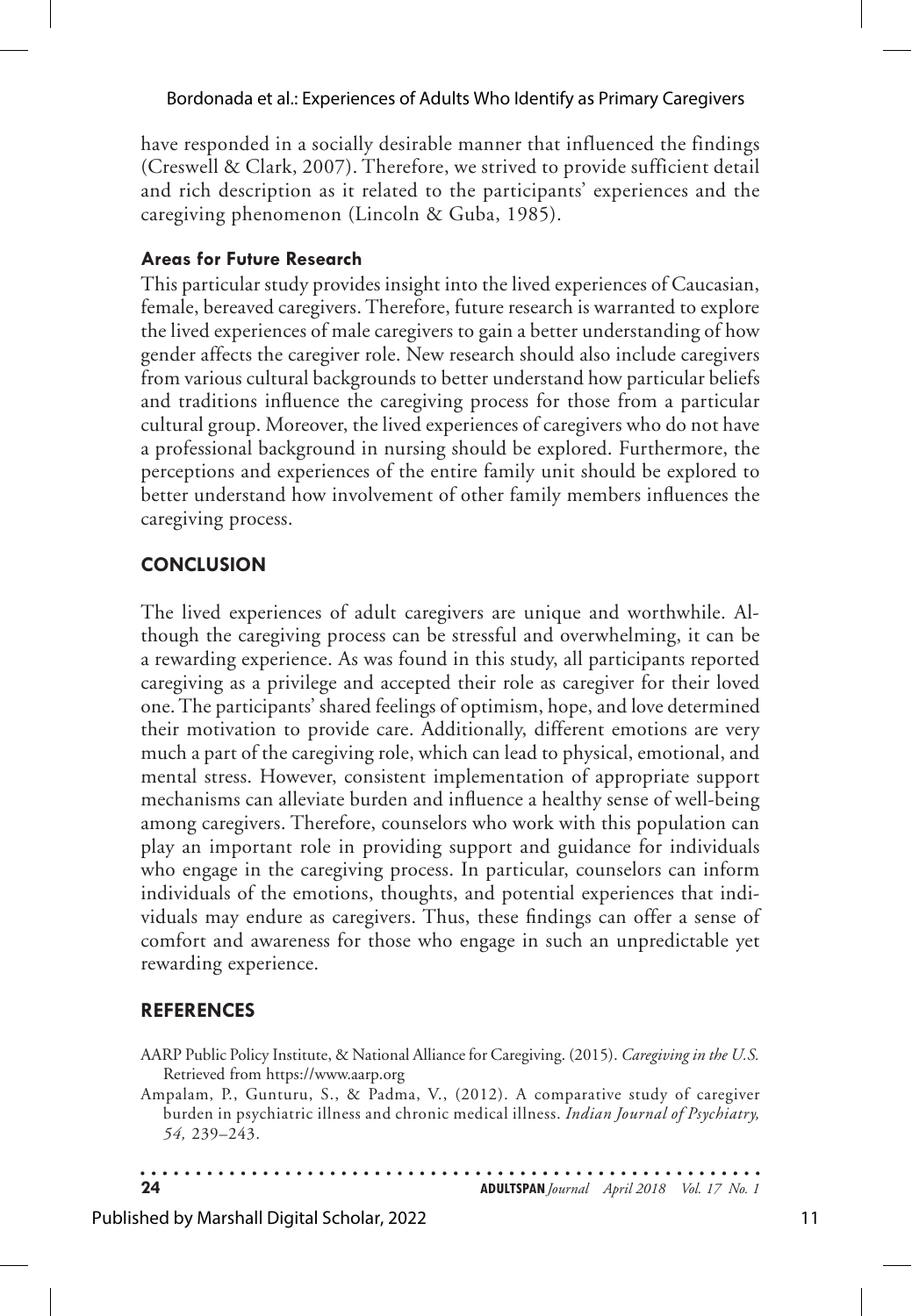- Ayres, L. (2000). Narratives of family caregiving: The process of making meaning. *Research in Nursing and Health, 23,* 424–434.
- Barbosa, A., Figueiredo, D., Sousa, L., & Demain, S. (2011). Coping with the caregiving role: Differences between primary and secondary caregivers of dependent elderly people. *Aging & Mental Health, 15,* 490–499.
- Bernard, H. (1988). *Research methods in cultural anthropology.* Newbury Park, CA: Sage.
- Cameron, J. I., & Gignac, M. A. M. (2008). Timing it right: A conceptual framework for addressing the support needs of family caregivers to stroke survivors from the hospital to the home. *Patient Education and Counseling, 70,* 305–314.
- Chapman, E., & Smith, J. A. (2002). Interpretative phenomenological analysis and the new genetics. *Journal of Health Psychology, 7,* 125–130. doi:10.1177/1359105 302007002397
- Creswell, J. W., & Clark, V. L. P. (2007). *Designing and conducting mixed methods research.* Los Angeles, CA: Sage.
- Daire, A. P., & Mitcham-Smith, M. (2006). Culturally sensitive dementia caregiving models and clinical practice. *Adultspan Journal, 5,* 25–35. doi:10.1002/j.2161-0029.2006.tb00011.x
- Daire, A. P., Torres, J., & Edwards, N. N. (2009). Family caregivers: Psychosocial impacts and clinical needs. *Adultspan Journal, 8,* 67–80. doi:10.1002/j.2161-0029.2009.tb00060.x
- Fleming, J., Sampson, J., Cornwell, P., Turner, B., & Griffin, J. (2012). Brain injury rehabilitation: The lived experience of inpatients and their family caregivers. S*candinavian Journal of Occupational Therapy, 19,* 184–193.
- Glesne, C. (2016). *Becoming qualitative researchers: An introduction*. Boston, MA: Pearson.
- Hays, D. G., & Wood, C. (2011). Infusing qualitative traditions in counseling research designs. *Journal of Counseling & Development, 89,* 288–295. doi:10.1002/j.1556-6678.2011.tb00091.x
- Kralik, D., Visentin, K., & Loon, A. (2006). Transition: A literature review. *Journal of Advanced Nursing, 55,* 320–329.
- Lawton, M. P., Kleban, M. H., Moss, M., Rovine, M., & Glicksman, A. (1989). Measuring caregiving appraisal. *Journal of Gerontology, 44,* P61–P71.
- Lincoln, Y., & Guba, E. (1985). *Naturalistic inquiry.* Newbury Park, CA: Sage.
- Lyonette, C., & Yardley, L. (2003). The influence on carer wellbeing of motivations to care for older people and the relationship with the care recipient. *Aging & Society, 23,* 487–506.
- Lyonette, C., & Yardley, L. (2006). Predicting mental health outcomes in female working carers: A longitudinal analysis. *Aging & Mental Health, 10,* 368–377.
- Meleis, A., Sawyer, L., Im, E., Messias, D., & Schumacher, K. (2000). Experiencing transitions: An emerging middle-range theory. *Advances in Nursing Science, 23,* 12–28.
- Morrissette, P. J. (1999). Phenomenological data analysis: A proposed model for counsellors. *Guidance and Counseling, 15,* 2.
- Moustakas, C. (1994). *Phenomenological research methods*. Thousand Oaks, CA: Sage.
- Myers, J. E., (2003). Coping with caregiving stress: A wellness-oriented, strengths-based approach for family counselors. *The Family Journal: Counseling and Therapy for Couples and Families, 11,* 153–161.
- National Alliance for Caregiving (2017). *Research*. Retrieved from http://www.caregiving.org/ research
- Phillips, L. R., & Reed, P. G. (2010). End-of-life caregiver's perspectives on their role: Generative caregiving. *The Gerontologist, 50,* 204–214.
- Schure, L. M., van den Heuvel, E. T. P., Stewart, R. E., Sanderman, R., de Witte, L. P., & Meyboom-de Jong, B. (2006). Beyond stroke: Description and evaluation of an effective intervention to support family caregivers of stroke patients. *Patient Education and Counseling, 62,* 46–55.
- Shenton, A. K. (2004). Strategies for ensuring trustworthiness in qualitative research projects. *Education for Information, 22,* 63–75.

. . . . . . . . . . . . . . . . . . . . **ADULTSPAN***Journal April 2018 Vol. 17 No. 1* **25**